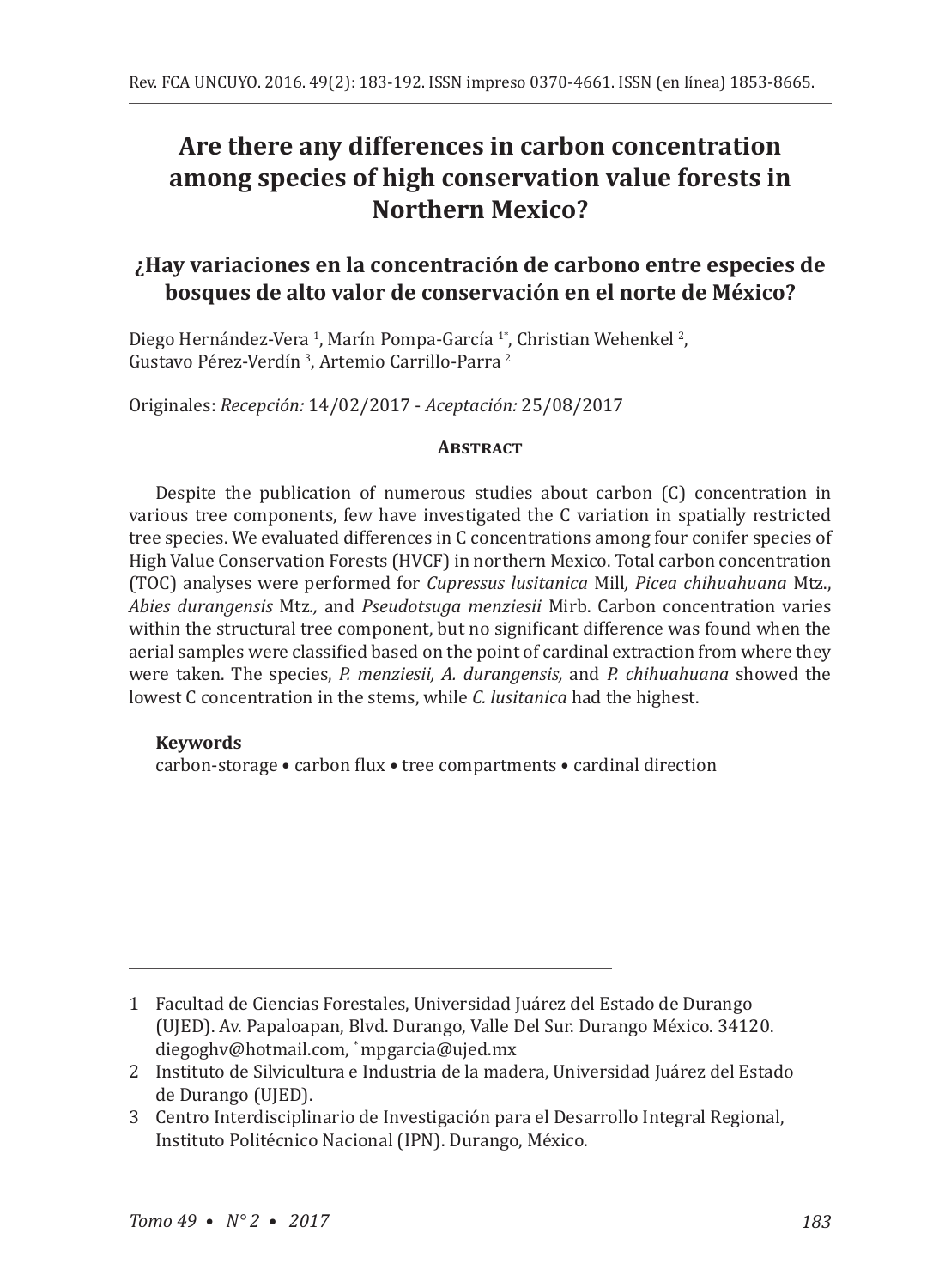#### **Resumen**

A pesar de la publicación de numerosos estudios sobre la concentración de carbono (C) en diversos componentes del árbol, pocos han investigado la variación entre especies de distribución restringida y sus componentes. Se investigaron las diferencias en las concentraciones de C entre las cuatro especies de coníferas de alto valor de conservación (Bosques HVCF) en el norte de México. Se realizó un análisis de la concentración total de carbono (TOC) para *Cupressus lusitanica* Mill., *Picea chihuahuana* Mtz., *Abies durangensis* Mtz., y *Pseudotsuga menziesii* Mirb. La concentración de C varía dentro del componente estructural de árbol, pero no se encontró ninguna diferencia significativa en la concentración de C según la orientación de la extracción cardinal de muestras de tejidos aéreos. Las especies, *P. menziesii* Mirb., *A. durangensis* Mtz. y *P. chihuahuana* Mtz., resultaron tener la menor concentración de contenido de carbono en los tallos, mientras que *C. lusitanica* Mill. tuvo la mayor.

## **Palabras clave**

almacenamiento-carbono • flujo de carbono • compartimentos de árboles • orientación cardinal

## **INTRODUCTION**

Forest ecosystems are the major biological sink of atmospheric CO<sub>2</sub> capable of mitigating part of the emissions of this greenhouse gas (7, 8). Global forest ecosystems account for approximately 90% of the annual carbon (C) flux between the atmosphere and terrestrial ecosystems (5, 9). Nevertheless, several studies around the world report that ongoing global climate change could alter forests, from composition to structure (2, 12). Therefore, the forest ecosystems are decreasing their capacity to mitigate the imminent hazardous effects of global warming by acting as global carbon sinks (8, 24).

Among forest ecosystems, high conservation value forests (HCVF) are those areas of outstanding and critical importance due to their environmental, socio-economic, cultural, biodiversity, and landscape value<br>(4) thttps://ic.fsc.org/en/what-is-fsc/ (4) (https://ic.fsc.org/en/what-is-fsc/ what-we-do/strengthening-standards/ high-conservation-values). HCVF were first defined by a non-profit organization for use in forest certification. The concept is increasingly being used for other purposes, such as conservation and natural resource planning, landscape mapping, and the promotion of social values (1, 4).

In this regard, accurate knowledge of carbon (C) concentration in forest biomes is crucial for converting estimates of forest biomass into forest C stocks (36).

In the vast majority of assessments, C concentration has been assumed 50% of tree biomass (20). However, recent prominent efforts have sought to demonstrate that wood C concentration is highly variable among co-occurring species (36).<br>Noticeable

forest C accounting methodologies (18, 21, 22) suggest to fraction field samples into tree components (*e.g.*, leaves, twig, branches, trunk, bark and roots), then perform chemical analyses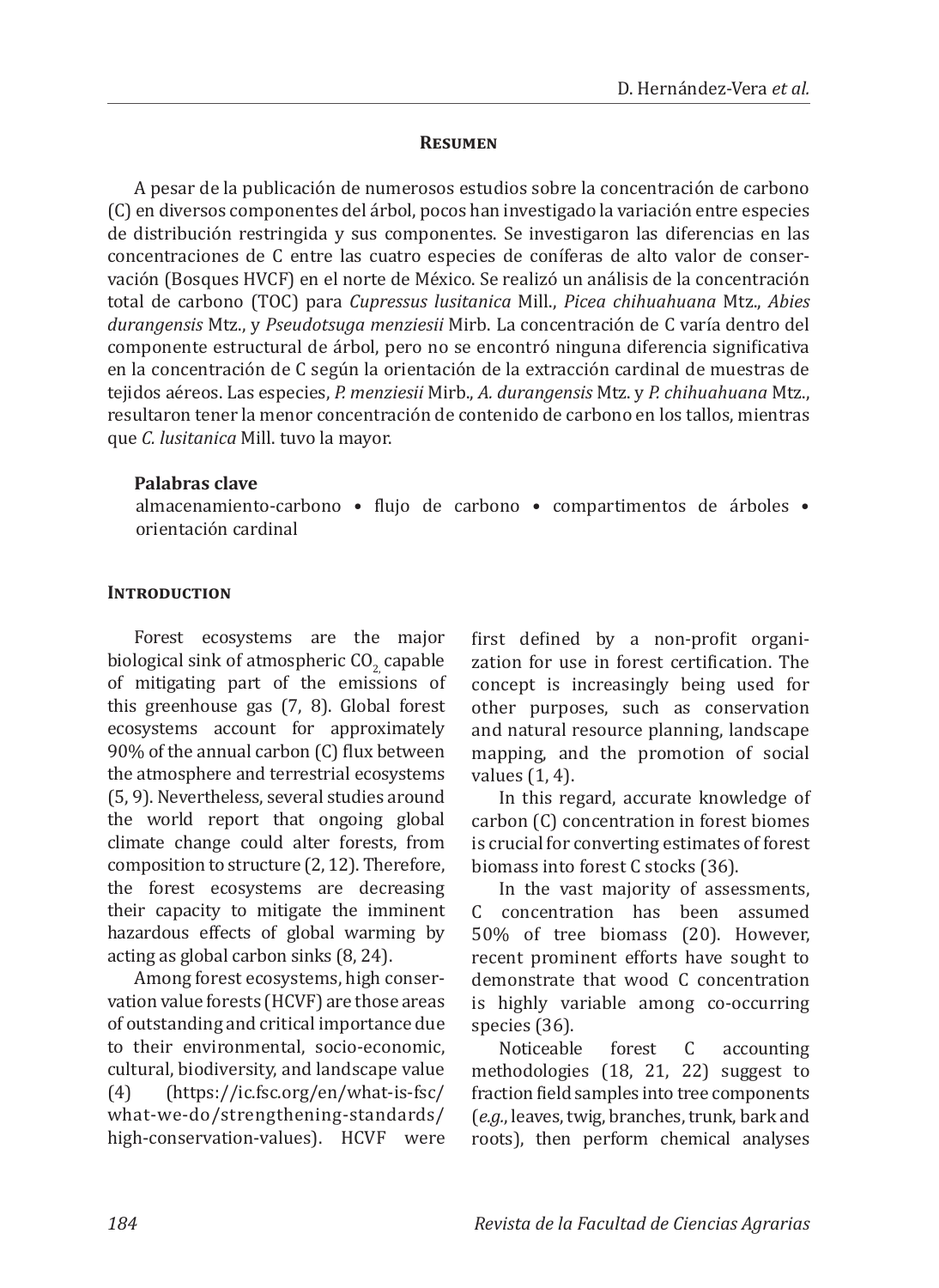of these tissues. For instance, Martin and Thomas (2013), extracted 190 cores from 59 native trees species in Central America. Figueroa *et al.* (2005) sampled trees from Southern Mexico using a destructive approach. In a similar study, Yerena *et al.* (37) studied compartments of trees and shrub species on Tamaulipan thornscrub.<br>Recently. Yerena *et al.* (2012b)

Recently, Yerena *et al.* evaluated C concentration in the stem of 21 species of conifers growing in the northeastern part of Mexico. All these studies were carried out dismissing the cardinal direction of samples, and ultimately, sample size. To our knowledge, all previous works in Mexican ecosystems followed the methodology of Gayoso and Guerra (2005), which consists of collecting samples from the cardinal points. Consequently, it is necessary to test whether samples are statistically different from the four cardinal points. Furthermore, correlation of C concentrations among components are proof of certain physiological processes within the components (30). Consequently, this association could improve the understanding of carbon flux among different components.

In Northern Mexico, there is a relict forest where four representative tree species are co-occurring: *Picea chihuahuana* Mtz, *Abies durangensis* Mtz, *Cupressus lusitanica* Mill, and *Pseudotsuga menziesii* Mirb. This particular ecosystem has been considered a high conservation value forest (HCVF) and was recently certified by a non-profit organization dedicated to the promotion of responsible forest management worldwide.

The area is characterized by other pine-oak associations, having above-average precipitation rates, and providing exceptional scenic beauty. It is a high-conservation value forest free of recent management plans (*e.g.*, logging) according to the Local Forest Management Program (1, 4).

For these reasons, this HCVF constitutes an ideal experimental site for dynamic C assessment in forests. Furthermore, studying species from this HCVF could improve knowledge on the issue at hand. By hypothesizing that concentrations of C among components and species are statistically different, and some linear relationships among them are expected, we aimed to examine the differences of C concentrations in these species. To the best of our knowledge, no such effort has been made to date. Therefore, we attempted to (1) explore whether there is a significant variation of C concentration according to the four cardinal directions (*i.e.*, N, W, E, S) (2), assess if there is a significant variation among species and components, and (3) to quantify correlations in C concentration among tree compartments.

## **Materials and methods**

## **Study area**

The study area is located in the Sierra Madre Occidental, which represents an important protected forest that includes rare conifers, such as the genera *Picea*, *Abies*, *Cupressus* and *Pseudotsuga*, which occur as protected relicts that have a high conservation status (1).

The mixed-conifer forests usually also include one or two *Pinus* species (*P. durangensis*, *P. leiophylla*, *P. strobiformis*, and/or *P. pseudostrobus*) that are often associated with *Quercus* and *Arbutus* species (1).

The specific site is a highly preserved location in south-central Durango and belongs to a common-based property known as El Brillante (figure 1, page 186).

The Santa Bárbara site is considered as a community-protected area.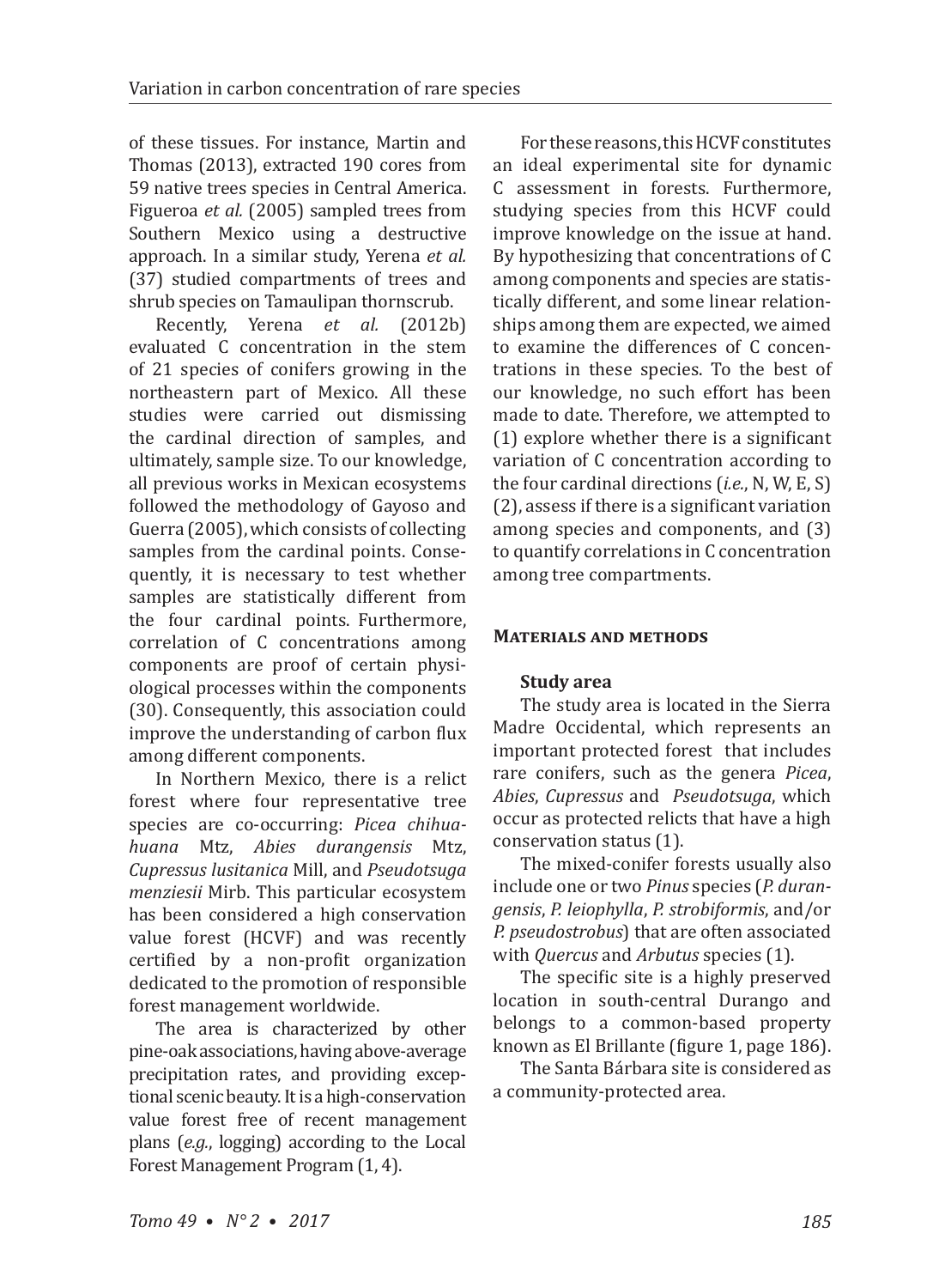

**Figure 1.** Location of the study area (The Santa Bárbara site) and climate conditions in south-central Durango that belongs to Sierra Madre Occidental.

**Figura 1.** Localización del área de estudio (sitio Santa Bárbara) y condiciones climáticas en el centro-sur de Durango que pertenece a la Sierra Madre Occidental.

According to the technical manager, 30 years ago, the study area was isolated from logging and forest management as a strategy for conservation and the generation of various ecosystem services. This site has a permanent stream and it is limited to the south and east by the plateau pine forests, while the western side flows into the steep, canyon-like gorge known as Quebrada del Infierno. The four tree species, *Picea chihuahuana, Abies durangensis, Cupressus lusitanica,*  and *Pseudotsuga menziesii*, are found in this particular site within a limited area of about 20 ha.

The climate is temperate sub humid with a cool and humid summer because of the influence of the monsoon and dry conditions in the spring and winter.

The type of soils found in the study area includes Cambisols, Lithosols, Regosols, and Phaeozems (1, 4).

#### **Data and lab processing**

Following Henry *et al.* (2011), a selective sample design of 17 trees was applied. Undamaged trees, with a diameter breast height (dbh) larger than 40 cm, with no deformities or signs of competition for light or nutrients were included.

In each tree, a 50-g sample of aerial parts was collected from each cardinal point (*e.g.*, N, S, W, E). The process was repeated for leaves, branches, and twigs (< 5 cm in diameter).

The sample cores were collected at 1.3 m from the ground using a Pressler borer, hatchet and scissors to avoid destructing the tree. Samples were taken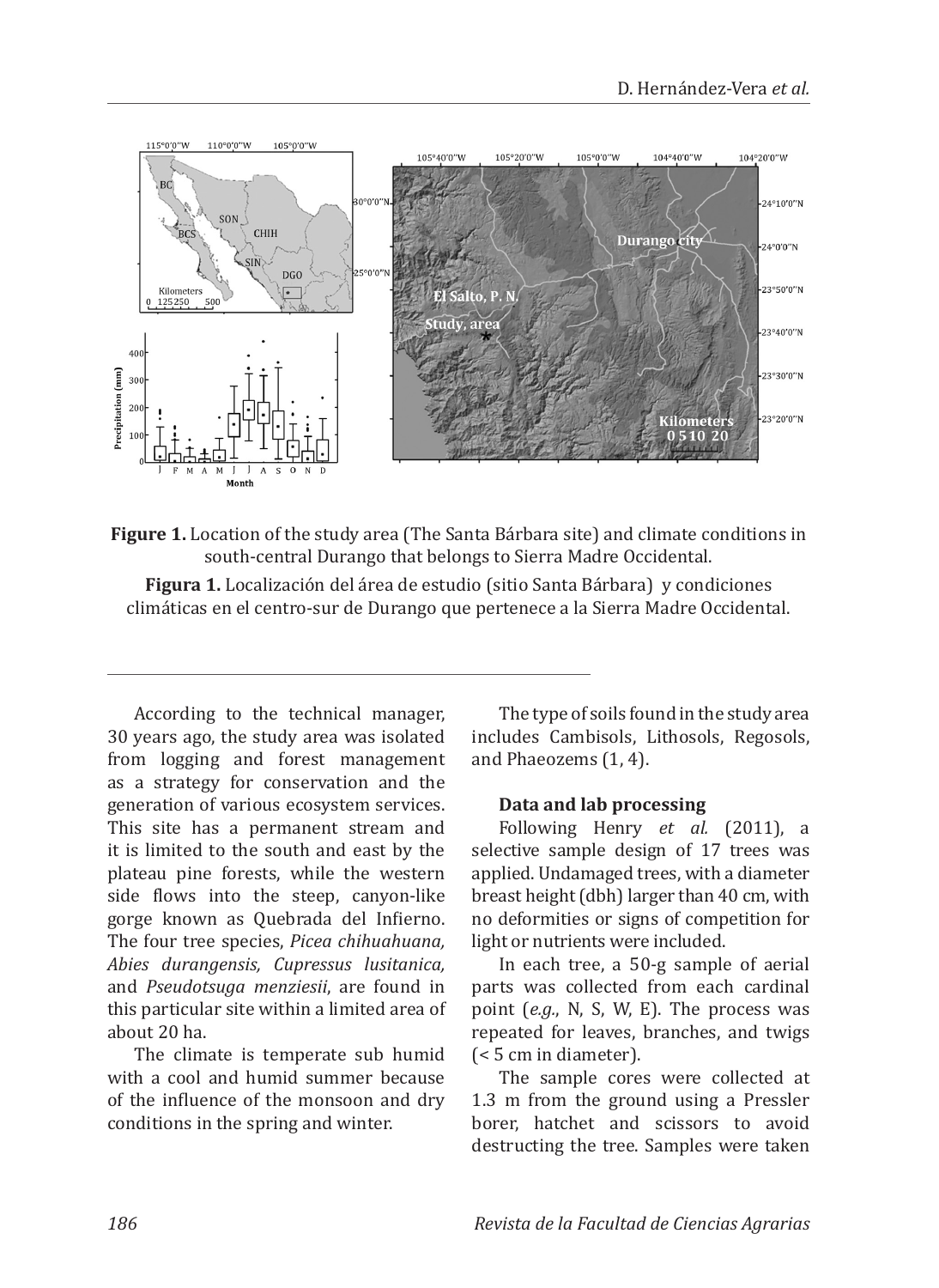to the lab following the procedures of Karlikand Chojnacky (2013) and immediately placed in paper bags to minimize the loss of volatile C (18, 20).

The samples were dried at an environmental temperature until a constant weight was reached. Following the Lamlon and Savidge (2003) procedure, the samples were broken down into small particles to better estimate C concentration using a pulverizing mill (Fritsch pulverisette 2), which produced particles smaller than 10 μg. Total carbon concentration (TCC) was obtained using a Solids TOC Analyzer (model 1020A) from O·l·Analytical, which analyzes solid 5-mg samples (at least three replications) by means of thorough combustion at 900°C. Resulting gasses were then measured through an infrared, non-dispersive detector that counted carbon molecules (38).

## **Statistical analysis**

The R-based Kruskal–Wallis post-hoc test (*i.e.*, the Tukey and Kramer approach)  $(17, 32, 35)$  was used to test for mean differences in the C concentration among species, cardinal directions, and their components.

The test was carried out using the "PMCMD" package (29). A level of statistical significance equal or lower than 0.05 was chosen for this study.<br>Finally, correlation

correlation tests were performed using Pearson coefficient to determine the statistical association  $(p < 0.05)$  of C concentrations when the components mentioned above were compared (33).

## **Results**

Results indicate that no significant differences in C concentration were found in each tree component for every cardinal point. The lowest values of correlation were found in the leaves, between the west and north points ( $p = 0.57$ ). Meanwhile, the maximum values corresponded to leaves oriented north-south (1), branches oriented east-west (1), branches oriented south-west (0.93), branches oriented west-east (1), and twigs oriented northsouth (1).

The results varied significantly for various components of the species studied (table 1, page 188). That is, the total concentration of carbon found in the components of above ground biomass depends on the species, ranging from 45.57% (*C. lusitanica*) to 52.72% (*P*. *menziessii*).

The mean C concentration for *P*. *menziesii* varied from 48.78% (stem) to 54.41% (leaf), with the former being significantly different from the other components.

Likewise, *A. durangensis* exhibited a variation of 47.46% in stem issue and 49.27% in leaf tissue. These were statistically different to other components, much like the branches. When it comes to the species variation *C. lusitanica* showed a variation from 45.57% (branches) to 52.15% (stem). Tests for variance showed that the stem component was statistically significant from the others.

The average C concentration for *P. chihuahuana* ranged from 47.51% (stem) to 50.63% (twig). The stem turned out to be significantly different from branches and twigs, while twigs showed a significant difference from the stem and leaves.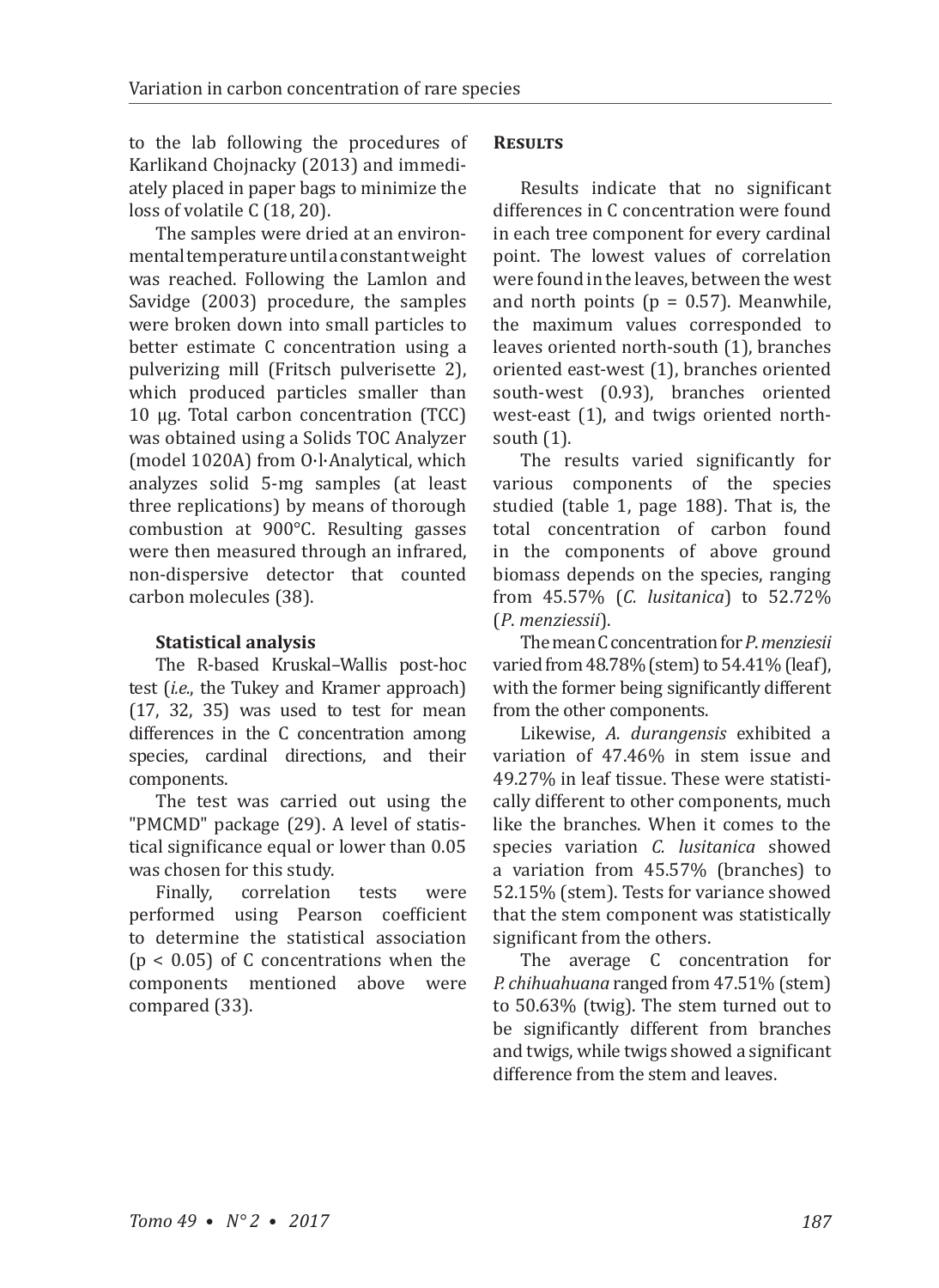| Component     | Pseudotsuga<br>menziesii | <b>Abies</b><br>durangensis | <b>Cupressus</b><br><i>lusitanica</i> | Picea<br>chihuahuana |
|---------------|--------------------------|-----------------------------|---------------------------------------|----------------------|
| Stem          | $48.78 \pm 1.01 B$       | 47.46±1.82 B                | $52.15 \pm 0.88$ A                    | $47.51 \pm 2.01$ C   |
| Leaf          | $54.41 \pm 2.03$ A       | $49.27 + 2.32$ A            | $48.43 \pm 2.15$ B                    | $47.83 \pm 1.56$ BC  |
| <b>Branch</b> | $52.72 \pm 0.12$ A       | $47.48 \pm 0.14$ B          | $45.57 \pm 1.84$ C                    | 49.89±2.31 BA        |
| Twig          | $52.47 \pm 2.04$ A       | 48.25±1.22 BA               | $46.51 \pm 1.61$ CB                   | $50.63 \pm 1.54$ A   |

**Table 1.** Average carbon concentration per component for the species studied. **Tabla 1.** Concentración de carbono promedio por componente para las especies estudiadas.

> Means with different letter are statistically different (Tukey  $p = 0.05$ ). Medias con diferentes letras son estatísticamente diferentes (Tukey p = 0,05).

The results of correlation tests, which determined the statistical relationship between C concentration and the components, showed a significant association. Leaves, branches, and twigs kept a positive linear correlation altogether. Leaves and branches had a result of  $r = 0.63$ ,  $(p < 0.001)$ , which is the same for leaves and twigs with a result of  $r = 0.61$ , (p < 0.001). Branches and twigs yielded  $r = 0.83$ , ( $p < 0.001$ ), suggesting that C concentrations in these components are closely associated (figure 2).

#### **Discussion**

Our results revealed no significant difference in C concentration in any component of all cardinal points. A possible explanation for this finding may be due to nutrients being absorbed by the roots, which are distributed equally throughout the tree itself (38). Moreover, the cardinal directions do not seem to affect C concentration.

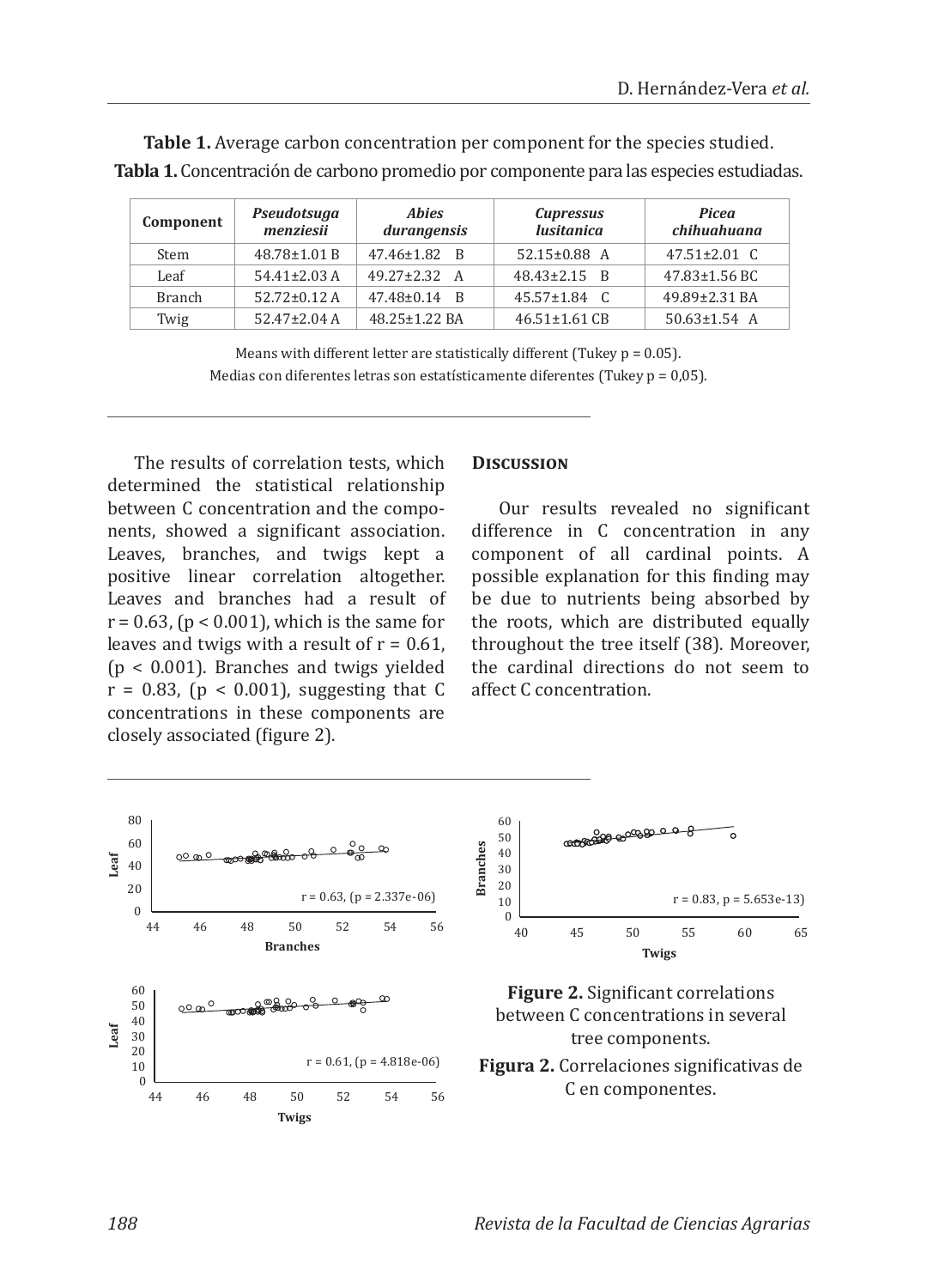Unlike other previous works in Mexican ecosystems (15, 38, 39), this results suggest that it is not necessary to collect samples from the four cardinal points. Variations between cardinal directions were negligible suggesting that C concentration is evenly metabolized across aerial parts of trees (13, 20). Although the economic implications of this type of sampling are beyond the reach of our work, this finding brings relevant information in terms of economic efficiency without compromising the statistical reliability of the results.

Several studies about carbon fluxes have been developed in Mexico and worldwide (6, 15, 31, 37, 39).

However, this one is among the first efforts that contributes to the knowledge of carbon variation in co-existing HCVF species of northern Mexico. The results may improve future research about what we know about these forests in terms of carbon concentrations.

The stems of three out of the four species studied turned to have a lower concentration of carbon, except for *C. lusitanica*. Such similarity is attributed to the family Pinaceae, whose species are characterized by a high chemical composition of cellulose, hemicellulose, and starches (22).

Additionally, physiological characteristics common in species of the same family (28) and habitat in which the species thrive may represent the conditions to which the similarities are attributed to carbon concentrations (3).

The high averages found in the leaves of *A. durangensis and P. menziesii* can be attributed to the fact that they are depositories for high rates of volatile compounds. In turn, they showed a significant difference in C concentrations when it comes to tree structures (36). This implies that these

volatile compounds are involved in differing concentrations for tree structures. Some authors argue that even though leaves contain a smaller quantity of cellulose, they exhibit a high carbon concentration thanks to the photosynthetic processes occurring there (26, 37).

The highly positive degrees of linear association imply an existence of physiological processes within these components.

For Martin *et al.* (2013), this physiological interaction establishes a strategy for mature trees to achieve a biochemical stability to prevent further decay. Recent studies have tested this hypothesis for several species at risk of mortality (14). This insight implies direct involvement in the productivity of the tree, as a decrease in C concentrations suggests a loss of vigor in the foliage.

Although these ecosystems are characterized by low humidity restrictions, the results obtained reclaim importance, given that water limitations are forecasted for the upcoming years in this region (34). Most projections for the dynamic models for carbon are based on water dependence (27). This means a high evapotranspiration demand in the near future could be a cause of decline for these forests.

Since the partition of biomass in woody species is assigned mostly in the stems (19), these results have implications about the accuracy of C estimates (*e.g.*, biomass) when using allometric equations (25). That is, incorporating the intra specific variations of C, it is possible to improve what we know about C flux. Therefore, applying 50% of C concentration would imply overestimating the concentration of C for some species. For example, Martin *et al.* (2015) and Wang *et al*. (39) presented numerical evidence from the generated errors. A quantitative evaluation of these errors could be addressed in future research.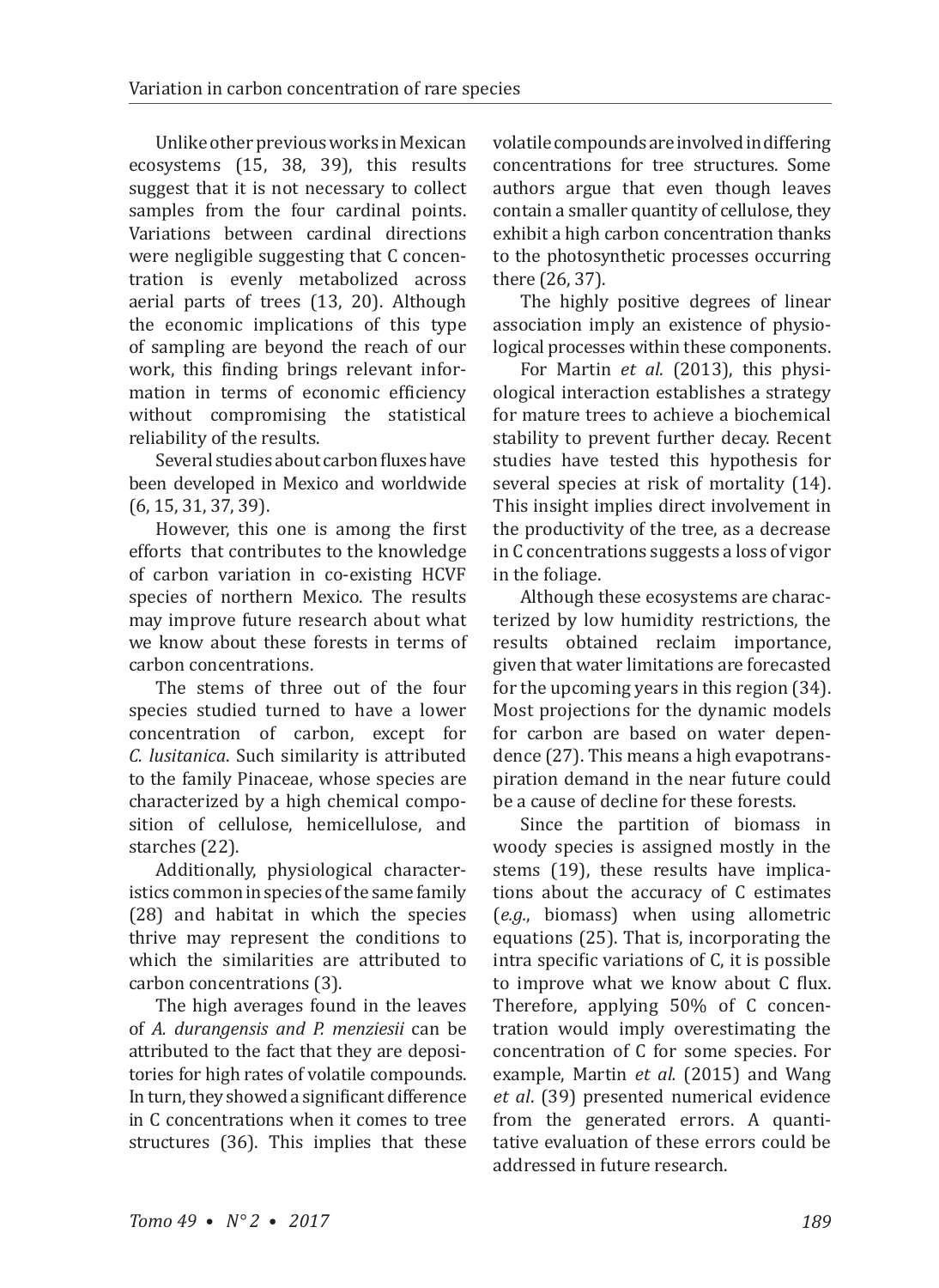These results suggest that carbon concentration varies within the structural components of HCVF species. It also demonstrates that the current notion that carbon concentration is approximately 50% plant biomass may be biased.

The species, *P. menziesii, A. durangensis,* and *P. chihuahuana*, turned out to have the least amount of carbon concentration in the stems, while *C. lusitanica* had the most. The total C concentration highly depends on the type of species.

When it comes to estimating C, no significant differences in concentrations were found, even when using a cardinal sample point from aboveground biomass. Nonetheless, this approach has a positive impact in terms of effort and economy. Leaves, branches, and twigs demonstrated positive linear relationships in C concentration, suggesting the presence of uniform C flux within these tissues. This discovery provided knowledge about C flux in these species.

#### **Conclusions**

These results show that carbon concentration varies within the structural components of HCVF species. They also demonstrate that the current notion that carbon concentration is approximately 50% plant biomass may be biased.

The species *P. menziesii, A. durangensis,* and *P. chihuahuana*, showed the lowest C concentration in the stem wood, while *C. lusitanica* presented the highest. These results should contribute to the knowledge of more accurate estimates of carbon stocks in forest ecosystems. Furthermore, reliable C concentration estimations are crucial for taking better global warming mitigation policies.

These results also suggest that it is irrelevant the cardinal origin of tree samples to estimate C concentration. Unlike other works in Mexico, we did not find any statistical difference among the four cardinal points. Correlation of C concentrations among tree components suggest certain uniform physiological processes within tissues. The implications of these findings could help better understand the precise role of forest ecosystems in mitigating the effects of greenhouse gases (GHG). For instance, to insure proper payments for biomass<br>credits. cost-effective sampling for cost-effective estimating GHG emissions reductions from forest ecosystems is critical.

#### **References**

- 1. Aguirre, O.; Hui, G. Y.; Gadow, K.; Jimenez, J. 2013. Comparative analysis of natural forest sites in Durango, Mexico. Forest Ecology and Management. 183: 137-145.
- 2. Albright, W. L.; Peterson D. L. 2013. Tree growth and climate in the Pacific northwest, North America: a broad-scale analysis of changing growth environments. Journal Biogeography. 40: 2119-2133.
- 3. Álvarez, E.; Benítez, D.; Velásquez, C.; Cogollo A. 2013. Densidad básica del fuste de árboles del bosque seco en la costa caribe de Colombia. Intropica. 8: 17-28.
- 4. Cabral-Alemán, C.; Pompa-García, M.; Acosta-Hernández, A. C.; Zúñiga-Vásquez, J. M.; Camarero, J. J. 2017. Earlywood and latewood widths of *Picea chihuahuana* show contrasting sensitivity to seasonal climate. Forests 8: 173, doi:10.3390/f8050160.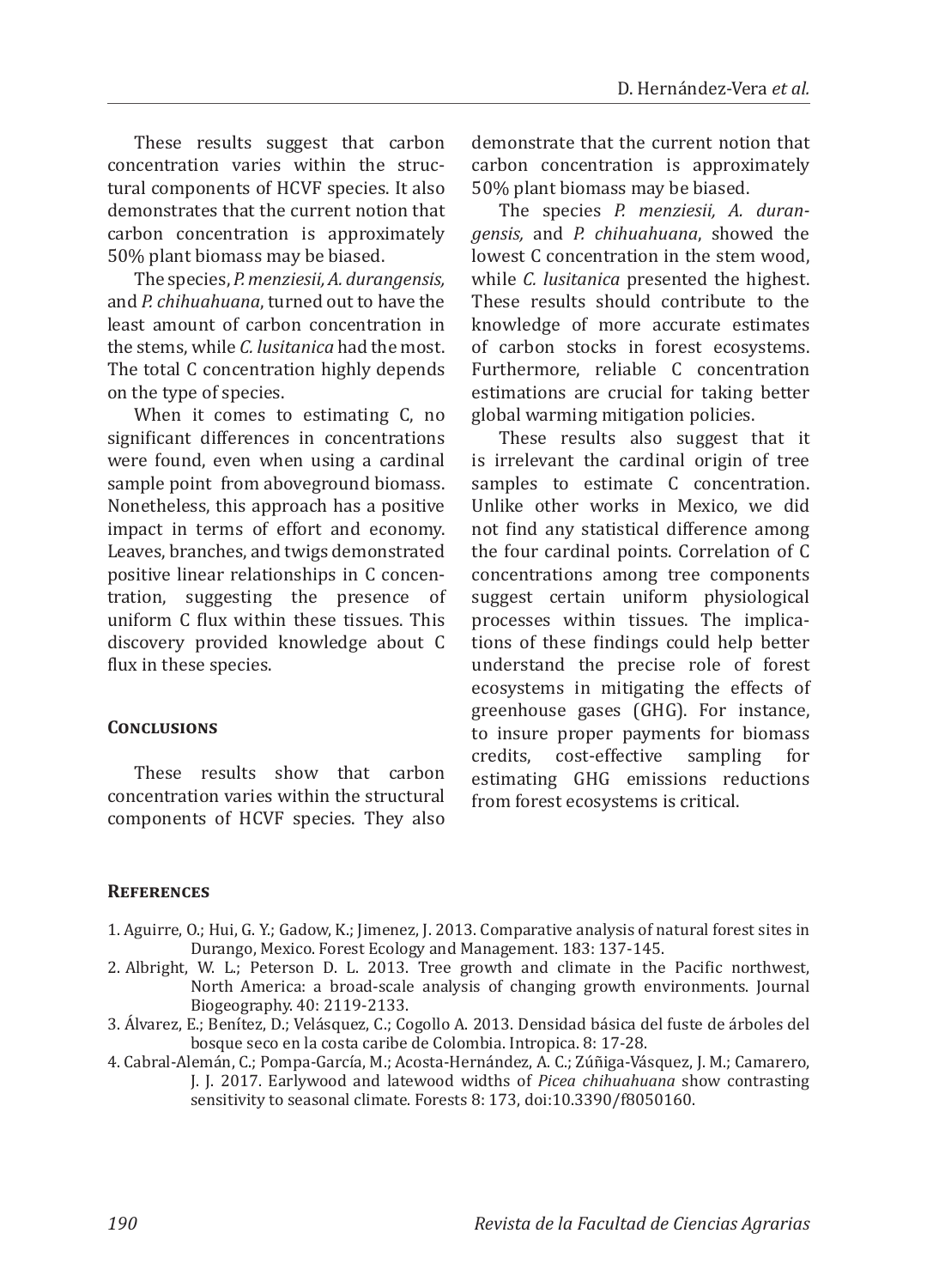- 5. Ciais, P.; Sabine, C.; Bala, G.; Bopp, L.; Brovkin, V.; Canadell, J.; Jones, C. 2014. Carbon and other biogeochemical cycles. In Climate Change 2013: The Physical Science Basis. Contribution of Working Group I to the Fifth Assessment Report of the Intergovernmental Panel on Climate Change. Cambridge University Press. p. 465-570.
- 6. Comisión para la Cooperación Ambiental. (CCA). 2014. Evaluación de la dinámica del carbono en el bosque tropical semideciduo de la península de Yucatán. Montreal, Canadá. 48 p.
- 7. Cunha-e-Sá, M.; Rosa, R.; Costa-Duarte, R. 2013. Natural carbon capture and storage (NCCS): Forests, land use and carbon accounting. Resource and Energy Economics. 35: 148-170.
- 8. Dhillon, R. S.; von Wuehlisch, G. 2013. Mitigation of global warming through renewable biomass. Biomass and Bioenergy. 48: 75-89.
- 9. Dixon, R. K. 1995. Agroforestry systems: sources or sinks of greenhouse gases?. Agroforestry System. 31: 99-116.
- 10. Figueroa, C.; Etchevers, J. D.; Velazquez, A.; Acosta, M. 2005. Concentración de carbono en diferentes tipos de vegetación de la Sierra Norte de Oaxaca. Terra Latinoamericana. 23: 57-64.
- 11. Gayoso, J.; Guerra, J. 2005. Contenido de carbono en la biomasa aérea de bosques nativos en Chile. Bosque. 26(2): 33-38.
- 12. Greene, C. H.; Pershing, A. J. 2007. Climate-driven sea change. Science. 315: 1084e5.
- 13. Henry, M.; Picard, N.; Manlay, R.; Valentini, R.; Bernoux, M.; Saint-André, L. 2011. Estimating tree biomass of sub-Saharan African forests: a review of available allometric equations. Silva Fennica. 45: 477-569.
- 14. Hersh, M. H.; Vilgalys, R.; Clark, J. S. 2012. Evaluating the impacts of multiple generalist fungal pathogens on temperate tree seedling survival. Ecology. 93:511-520.
- 15. Jiménez, P. J.; Treviño, G. E. J.; Yerena, Y. J. I. 2013. Carbon concentration in pine-oak forest species of the sierra madre oriental. Revista Mexicana de Ciencias Forestales. 4(17): 50-61.
- 16. Karlik, F. J.; Chojnacky C. D. 2013. Biomass and carbon data from blue oaks in a California oak savanna. Biomass and Bioenergy. Disponible en: http://dx.doi.org/10.1016/j. biombioe. 2013.11.018. 62: 228-232.
- 17. Kruskal, W.; Wallis, W. 1952. Use of Ranks in one-criterion variance analysis. Journal of the American Statistical Association. 47(260): 583-621.
- 18. Lamlom, S. H.; Savidge, R. A. 2003. A reassessment of carbon content in wood: variation within and between 41 North American species. Biomass and Bioenergy. 25(4): 381-388.
- 19. Litton, C. M.; Raich, J. W.; Ryan, M. G. 2007. Carbon allocation in forest ecosystems. Global Change. Biology. 13: 2089-2109.
- 20. Martin, A. R.; Thomas, S. C. 2011. A reassessment of carbon content in tropical trees. PLoS One. 6(8), e23533. Disponible en: https://doi.org/10.1371/journal.pone.0023533.
- 21. Martin, A. R.; Thomas, S. C. 2013. Size-dependent changes in leaf and wood chemical traits in two Caribbean rain forest trees. Tree Physiology. 33: 1338-1353.
- 22. Martin, A. R.; Thomas, S. C.; Zhao, Y. 2013. Size-dependent changes in wood chemical traits: a comparison of neotropical saplings and large trees. AoB Plants. 5: plt039.
- 23. Martin, A. R.; Gezahegn, S.; Thomas, S. C. 2015. Variation in carbon and nitrogen concentration among major woody tissue types in temperate trees. Canadian Journal of Forest Research. 45: 744-757.
- 24. Mussetta, P.; Barrientos, M. J. 2015. Producer's vulnerabilities to global environmental change: climate, water, economy and society. Revista de la Facultad de Ciencias Agrarias. Universidad Nacional de Cuyo. Mendoza. Argentina. 47(2): 145-170.
- 25. Navar, J. 2009. Allometric equations for tree species and carbon stocks for forests of northwestern Mexico. Forest Ecology and Management. 257: 427-434.
- 26. Niinemets, Ü.; Ellsworth, D. S.; Lukjanova, A.; Tobias, M. 2001. Site fertility and the morphological and photosynthetic acclimation of *Pinus sylvestris* needles to light. Tree Physiology. 21 (17): 1231-124.
- 27. Ostle, N. J.; Smith, P.; Fisher, R.; Ian Woodward, F.; Fisher, J. B.; Smith, J. U.; Galbraith, D.; Levy, P.; Meir, P.; McNamara N. P.; Bardgett, D. R. 2009. Integrating plant-soil interactions into global carbon cycle models. Journal of Ecology. 97: 851-863.